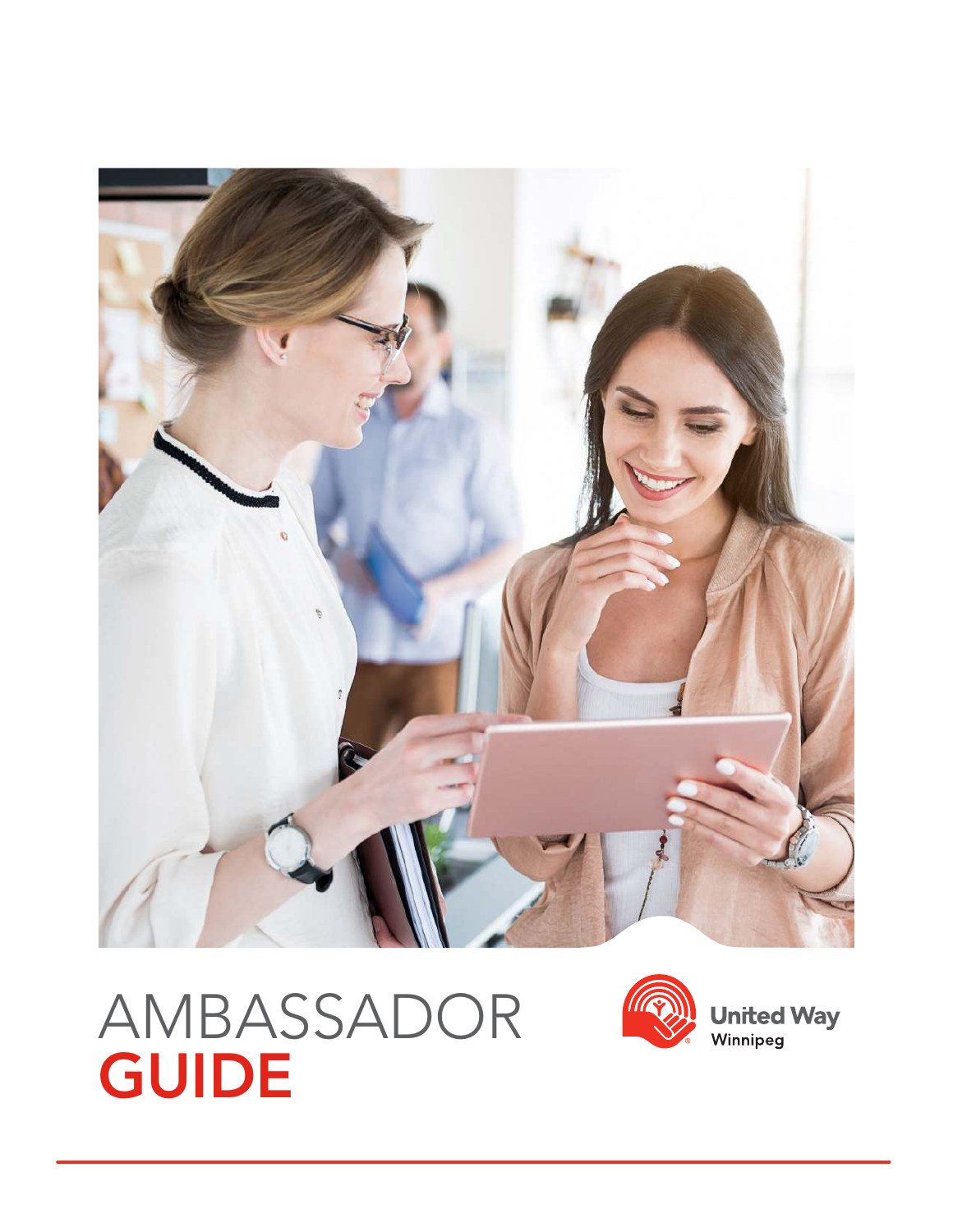# United Way Winnipeg is Winnipeg's community fund

Each year, Winnipeggers pool their gifts through United Way Winnipeg and by doing so, turn their dollars into gold for our community. Here's how:

By putting our donations together, we smooth the ups and downs of individual giving and together, provide stable, multi-year funding to agency partners. When agencies have the stability of United Way Winnipeg donors behind them, they can plan, hire qualified staff, and ensure programs are there to help thousands of Winnipeggers every day.

Stable funding means help will be there when it is needed most. And by giving together as one community, we are also able to tackle emerging and complex social issues sometimes long before they are on an individual donor's radar.

Here's how we go even further when we give collectively:



## We Invest Wisely

United Way Winnipeg's volunteerled panels evaluate and make recommendations to invest donor dollars into programs that make a real difference in people's lives. United Way Winnipeg volunteers work with agency partners to evaluate their impact and help improve their ability to deliver effective programs and services.



### We Use Research

With the help of many partners, United Way Winnipeg understands the needs in our community, both long-standing and emerging issues. We research the most effective and innovative ways to make the biggest difference possible for people in our city.



Through United Way Winnipeg, people and partners from all sectors work together to create integrated responses to complex community issues like poverty, homelessness, and unemployment. By drawing on one another's experience, expertise, and influence, we can address underlying causes and make lasting change.

We Build Capacity

United Way Winnipeg brings community organizations together to share best practices, standardize evaluation, and ensure an integrated approach to better serve our city. Working with partners, we strengthen the nonprofit sector, ensuring effective and efficient service delivery.



**United Wav** Winnipeg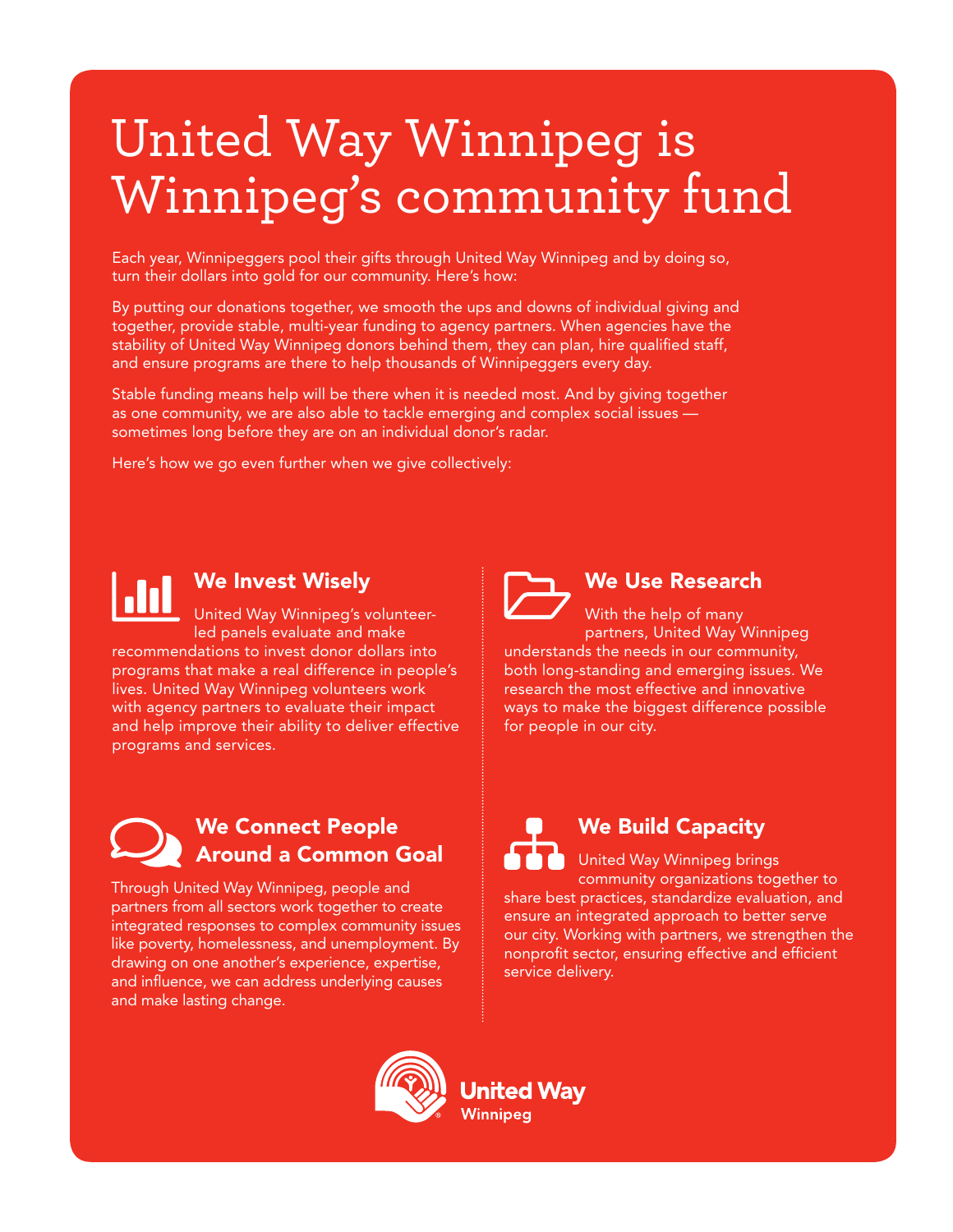## What a Difference We Can Make ...Together.

As an Ambassador for United Way Winnipeg, you're in a unique position to change lives. Every gift you inspire will directly support an essential network of more than 100 agencies, programs, and partnerships.

Together, we're helping kids learn and grow so they can achieve their dreams. We're helping people avoid homelessness and poverty by providing education and skills. We're giving neighbours hope and neighbourhoods safety by making sure everyone has the opportunity to participate.

That work must continue. But there are still children and families in desperate need.

Our community is counting on you to help us go even further in four community-identified priorities:

## Four Community Priorities

More mentors for kids, providing the guidance and encouragement to make it through the day, through their school years and beyond.

More mental health support for young people, giving them the support they need to remain resilient and able to make the most of their lives.

More job skills and money management training, giving families the tools and experience to achieve stability and stand on their own.

More help close to home through family resource centres, which provide families a safe and nurturing place to learn, laugh, share, and grow.

# Key Campaign Messages

Here are some messages you can share when asking people to donate. The simplest and most important thing people should know is that they can help someone in Winnipeg who really needs it, no matter how much they choose to give.

## Because we love Winnipeg…

When you love something, like your community, you want to protect it, nurture it, and see it thrive.

## Your kindness changes lives, right here in Winnipeg.

There are times in our lives when we all need a little help. Your gift makes sure that help is available for anyone in Winnipeg – including our friends and family – when they need it most.

## Together, we're making Winnipeg a better place to live.

United Way Winnipeg is all about Winnipeggers helping Winnipeggers. In fact, thanks to your kind and caring spirit, on average, someone in Winnipeg gets help every 90 seconds of every single day. That's thanks to donors like you.

## Every gift—no matter the size makes a real difference.

If you've never donated before, let this be the year you turn your kindness into a better life for a fellow Winnipegger. If you already donate, please consider how even a small increase will give hope and opportunity to more kids and families all around our city.

## The more we raise, the more we can do.

Kids and families are counting on us to make sure the support they need is there when they need it. Imagine how much more we could do!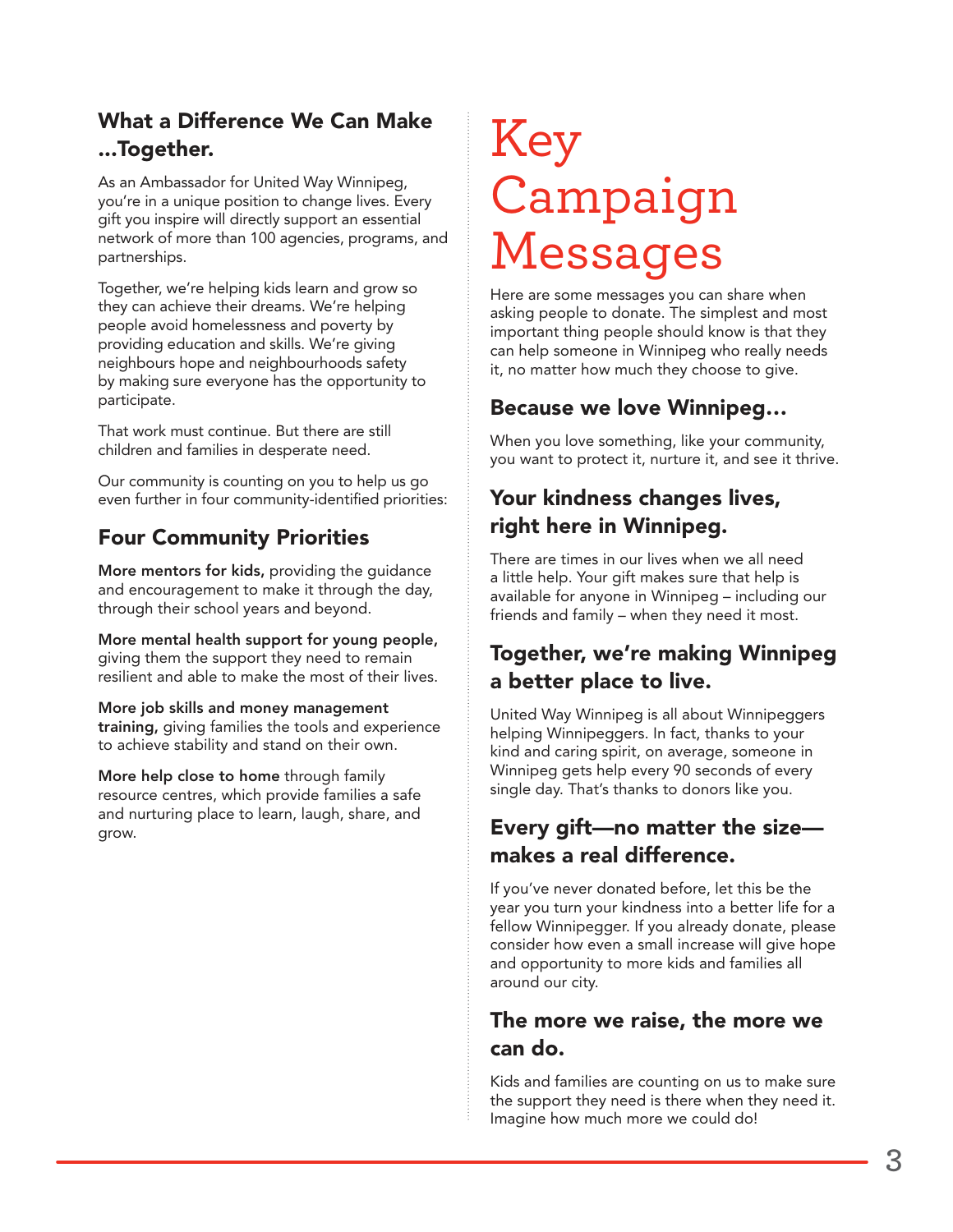# Three Steps to a Successful Campaign

# 1. Inspire

Build and strengthen understanding of United Way Winnipeg and its impact in the community.

- Become familiar with United Way Winnipeg materials
- Attend impact speaker presentations and agency visits
- Reflect on your past experience as an Ambassador OR, if applicable, your experience accessing a United Way Winnipeg agency partner
- Get a baseline understanding of past campaign achievements to help your team understand your goals for this year

## 2. Connect

Work as a team and connect – peer to peer – with your co-workers.

- Set up a meeting(s), find a way that works for you and your workplace environment
- Meet in person
- Set the tone
- Provide them with your reason why
- Equip your co-workers with information
- Answer questions honestly

# 3. Act

The number #1 reason people don't give is because they weren't asked.

- Make your own pledge
- Ask your co-worker to consider a gift
- Thank them for their gift or for consideration
- Collect and turn in any paper pledge forms
- For any outstanding ePledge gifts, check if a decision has been made
- Respect donor privacy

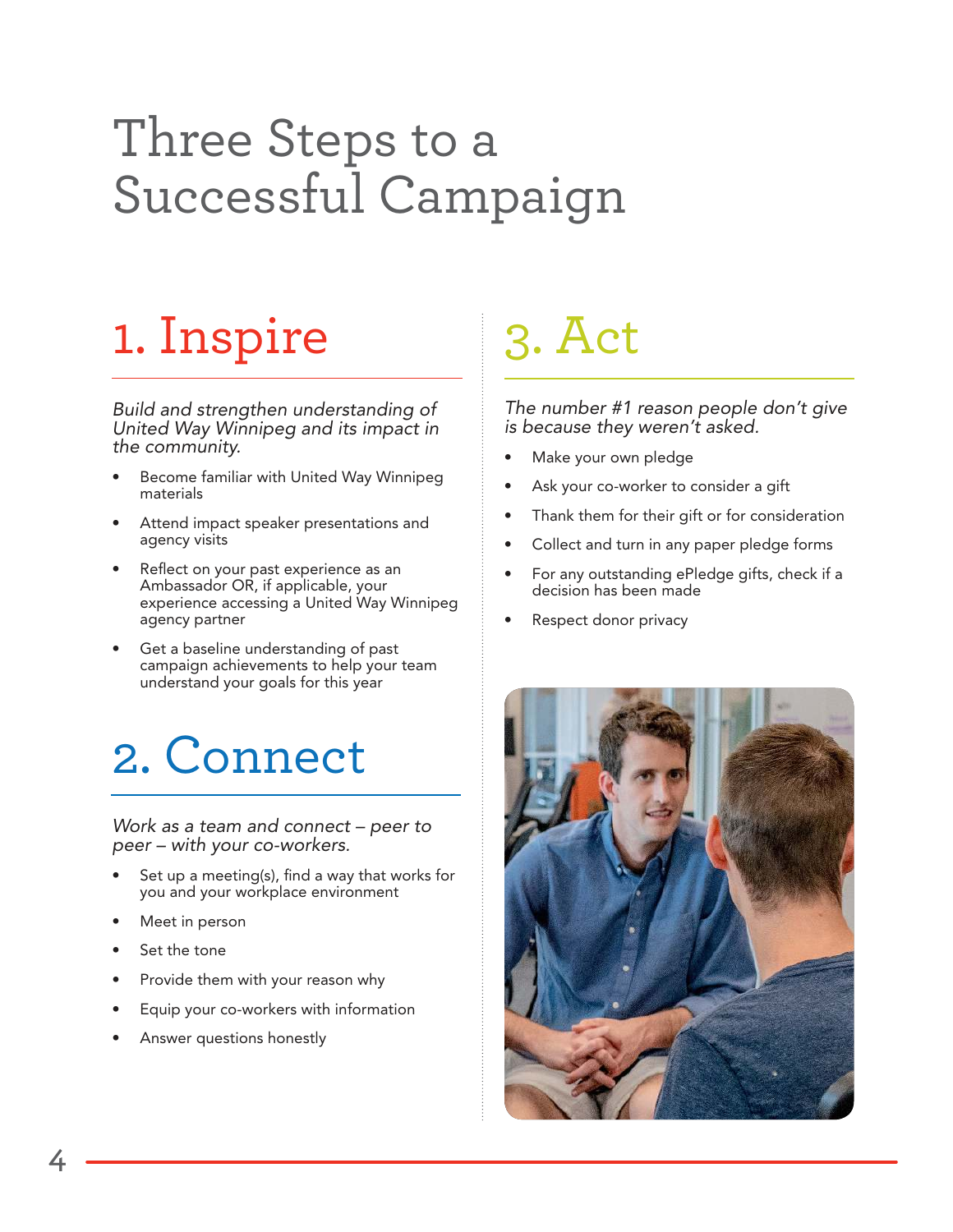#### Invite your co-worker to learn more on United Way Winnipeg's impact in community. Here are a few tips for guiding this conversation:

#### SET THE TONE:

Be relaxed and positive. Begin by thanking your colleague for meeting with you.

#### CONVERSATION STARTER  $\rightarrow$

"Did you receive your pledge form (or your link for online donations through ePledge)?"

#### STATE YOUR CASE:

Talk about why you support United Way Winnipeg, whether it was someone who inspired you, or a personal story or reason.

#### CONVERSATION STARTER  $\rightarrow$

"Recently, I had a chance to see my donation at work while on a visit at a United Way Winnipeg agency partner…"

#### ASK FOR THEIR INVESTMENT:

Be clear that no matter the amount, every donation to United Way Winnipeg adds up to powerful change in our community. Explain the various levels of giving. Suggest existing donors increase their gift this year for even greater impact.

#### CONVERSATION STARTER  $\rightarrow$

"I started giving a dollar a paycheque. It was so easy, I didn't even notice it. I've been a donor for \_\_ years now. Every year, I increase my gift by 5%, 5 dollars, etc. My goal is to become a Partner, Leader, etc."

#### ENCOURAGE PAYROLL DEDUCTION, IF AVAILABLE.

#### CONVERSATION STARTER  $\rightarrow$

"Have you considered doing the payroll deduction? It's so easy, you don't even have to think about it. And it's all right there when you file your income tax, no receipts to track, no extra forms to fill out."

#### ASK FOR QUESTIONS:

If you don't know the answer, refer to the Frequently Asked Questions section of this guide or contact your Employee Campaign Chair.

#### CONVERSATION STARTER  $\rightarrow$

"What questions do you have? Do you need help logging in or completing your pledge form?"

TAKE THE COMPLETED PLEDGE OF arrange a time to come back for it. Encourage online donors using ePledge to make their gift today and ask whether they need help to do so.

THANK YOUR CO-WORKER for their time and consideration.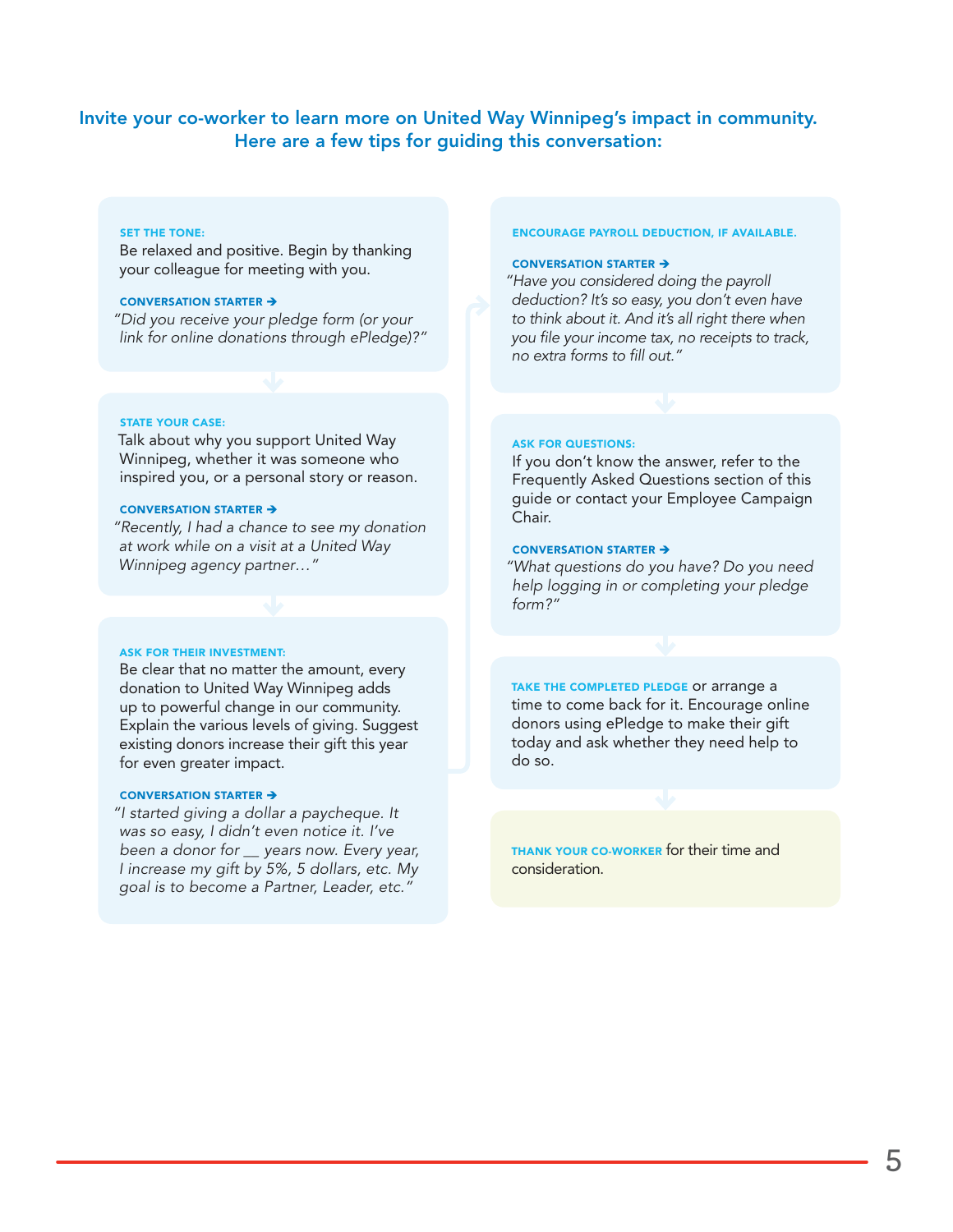

# Tips for Responding to Questions or Concerns

#### Listen and show you understand your co-worker's concerns

Begin your response with:

"I understand how you might feel that way. Have you considered…?"

#### Encourage discussion

Invite the opportunity to dispel misconceptions and provide a better understanding of United Way Winnipeg's impact.

### Relax and be yourself

You have a very important message and job. Make it your own. Share your story and the reasons you give, provide information on United Way Winnipeg, make the ask and let the decision be theirs.

#### Don't worry if you don't know the answer

No one expects you to know everything. If you're stumped by a co-worker's question, simply tell them you'll get back to them after speaking with your Sponsored Executive or another member of the United Way Winnipeg team.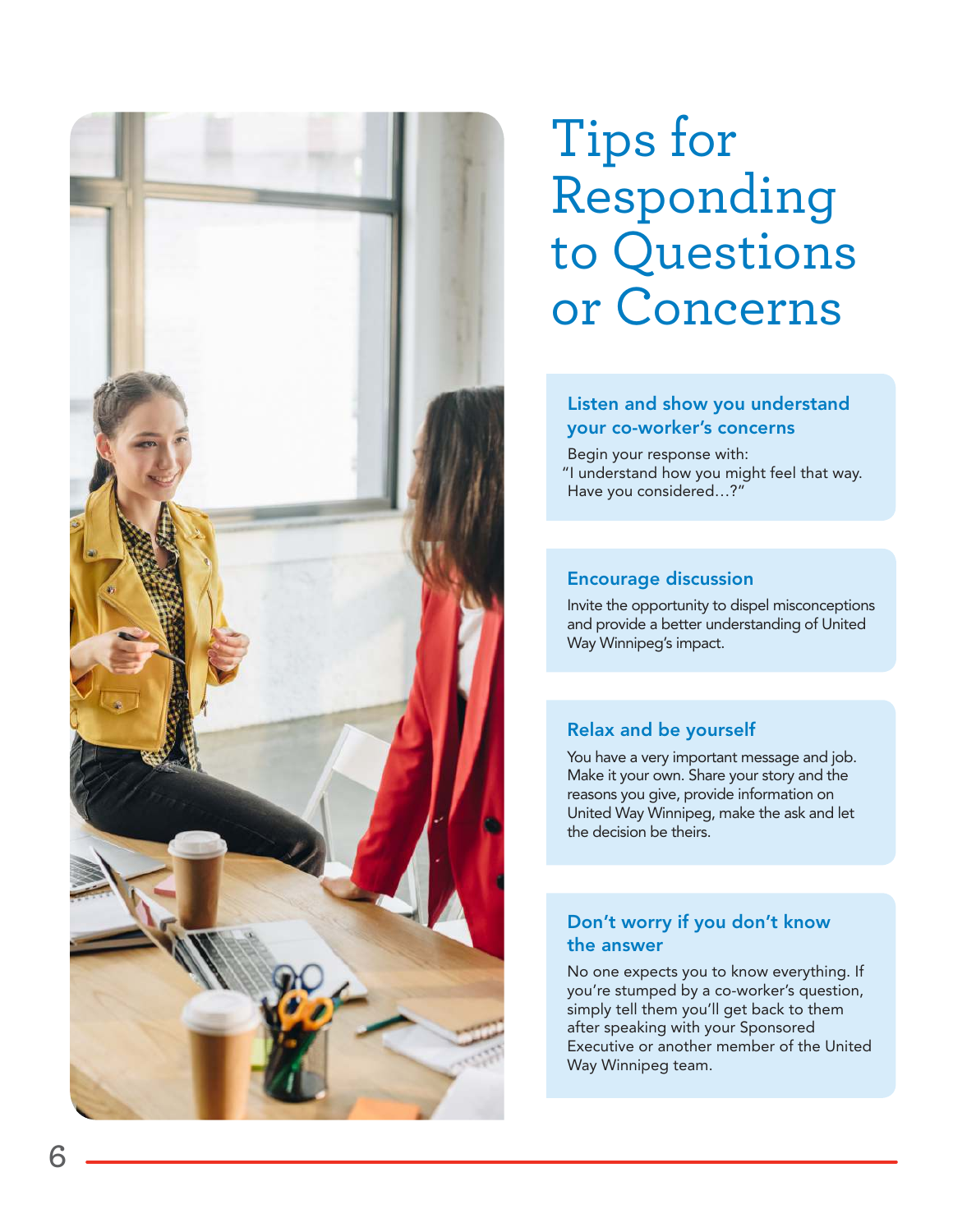# Frequently Asked Questions

Here are some of the most common questions you might encounter about United Way Winnipeg.

If there's an issue we haven't covered here, contact your Employee Campaign Chair, Sponsored Executive, or Partnership Development Manager.

### ABOUT UNITED WAY WINNIPEG

### There are so many organizations looking for donations. Why should I give to United Way Winnipeg?

Reach — With a single donation to United Way Winnipeg's community fund, you are supporting 100+ agency partners, programs, and partnerships throughout Winnipeg.

Balance — While donors may recognize the larger, more established of these agencies, many lesser-known organizations are doing important and innovative work. By levelling the field, United Way Winnipeg's community fund gives these smaller agencies a chance to grow and contribute where they may not have been able otherwise.

**Stability** — Besides government, United Way Winnipeg is the only organization providing core, multi-year funding, offering stability for agencies' operating budgets and giving them the ability to plan ahead. Sustained funding means these organizations can focus less on fundraising and more on finding long-term solutions to our city's most challenging social issues.

Value — When you invest in United Way Winnipeg's community fund, every dollar of your donation goes right back into the community, thanks to a long-standing partnership with the Government of Manitoba that provides a grant to support fundraising and administration costs.

### How much of my donation actually goes to programs and services?

All of it! Every dollar you donate to United Way Winnipeg's annual campaign is invested directly into our community thanks to a long-standing partnership with the Government of Manitoba that provides a grant to support fundraising and administration costs. United Way Winnipeg's typical operating budget is between 15 and 17% of total revenue, well below the guideline of 35% set forth by Revenue Canada.

### Why should United Way Winnipeg decide where my money goes?

Decisions surrounding United Way Winnipeg's community investments are guided by volunteers from the community with support from professional staff. Together, this group spends thousands of hours researching community issues and effective practices, and they also review and monitor current investments, ensuring every dollar donated is achieving maximum results.

> Online Resource unitedwaywinnipeg.ca/faq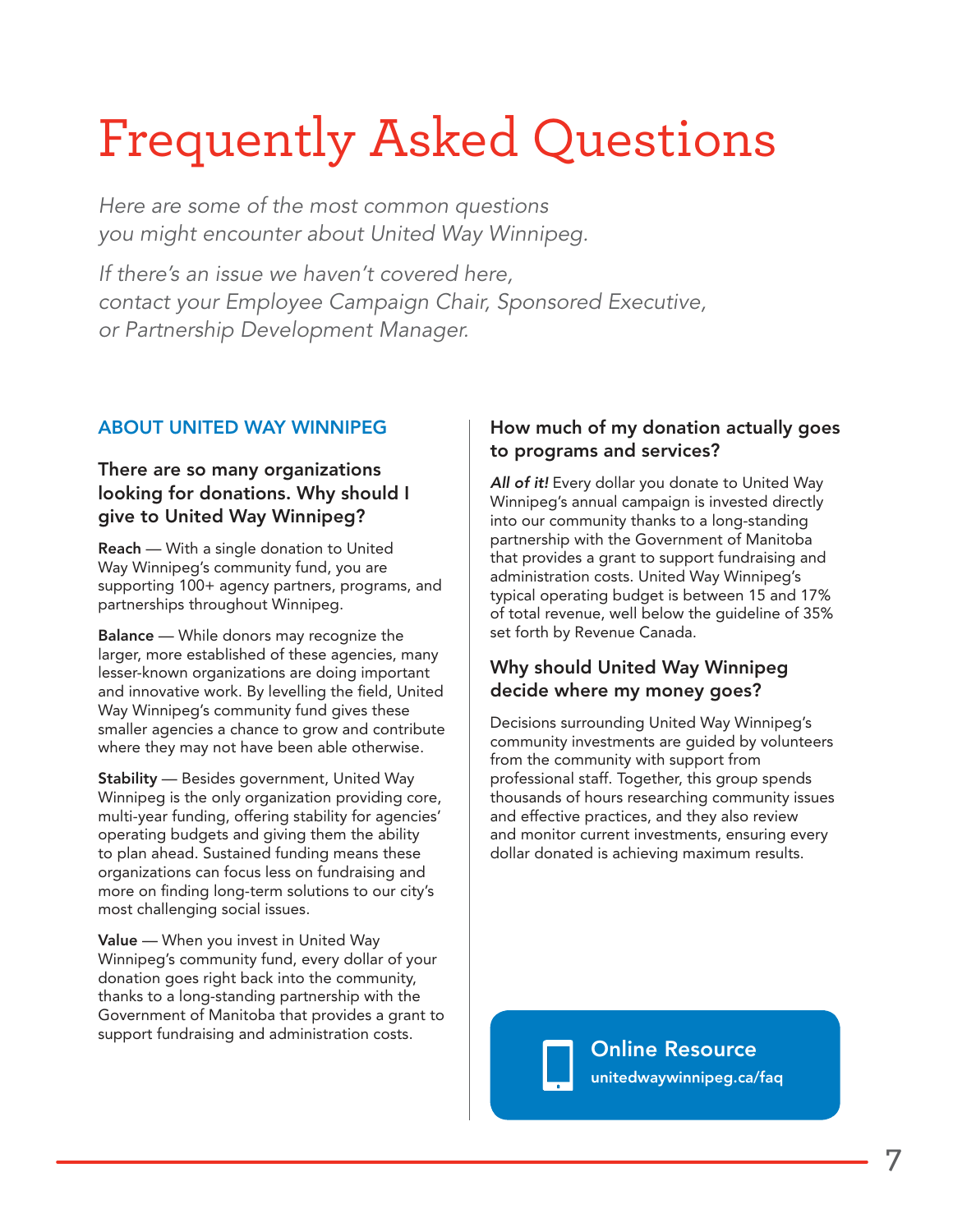### ABOUT GIVING

#### Why should I give? I never use these services.

United Way Winnipeg's programs and services are for everyone in our community and are accessed, on average, once every ninety seconds. You would be amazed at how many Winnipeggers use our services. From bereavement support following the death of a loved one – to information and referral at the onset of a chronic condition – to programming for youth that makes our communities stronger and safer, there are programs and services for everyone.

#### I feel pressured to give.

No one should feel pressured to give, but everyone should be given the opportunity! United Way Winnipeg works because so many people contribute voluntarily. The more Winnipeggers involved, regardless of their level of participation, the more lives we can change. Together, we can do so much more than we ever could alone.

#### Why is United Way Winnipeg asking me to increase my gift?

As with all things, the nonprofit sector is not immune to rising costs. We must keep pace with these increases to maintain our commitment to stable, sustained funding for the programs and services that mean so much to so many. Every additional dollar raised also enhances our agency partners' ability to reach more people with more services.

#### Why does United Way Winnipeg need my personal information?

United Way Winnipeg respects your privacy. Adhering to Canadian legislation, personal information gathered by United Way Winnipeg is kept in strict confidence and used only to administer transactions, abide to procedures required by law, understand donor interests and demographics, build strong relationships, and meet service expectations. United Way Winnipeg does not sell or trade personal information and does not rent out mailing lists. For a complete description of United Way Winnipeg's privacy policy, visit our website.

### What if I want to make a gift to another organization besides the ones United Way Winnipeg supports?

United Way Winnipeg offers a donor-directed giving service as a convenience for donors who want to consolidate all their charitable giving, both to United Way Winnipeg and to other registered Canadian charities, in a single pledge, often by way of payroll deduction.

#### Is there a cost associated with donordirected giving?

Yes. To offset administration costs and maintain the resources necessary to fulfill United Way Winnipeg's own mission and business focus, each gift directed to another charitable organization is subject to a \$12 cost recovery fee. The fee is a flat amount because the administrative costs are the same regardless of the donation amount.

### Will my donor-directed gift be reflected in my United Way Winnipeg giving level, or workplace campaign achievement?

Since gifts directed to specific charities are not used in United Way Winnipeg's community investment strategy, they will not be included in United Way Winnipeg's total campaign achievement nor recognized through United Way Winnipeg's recognition program.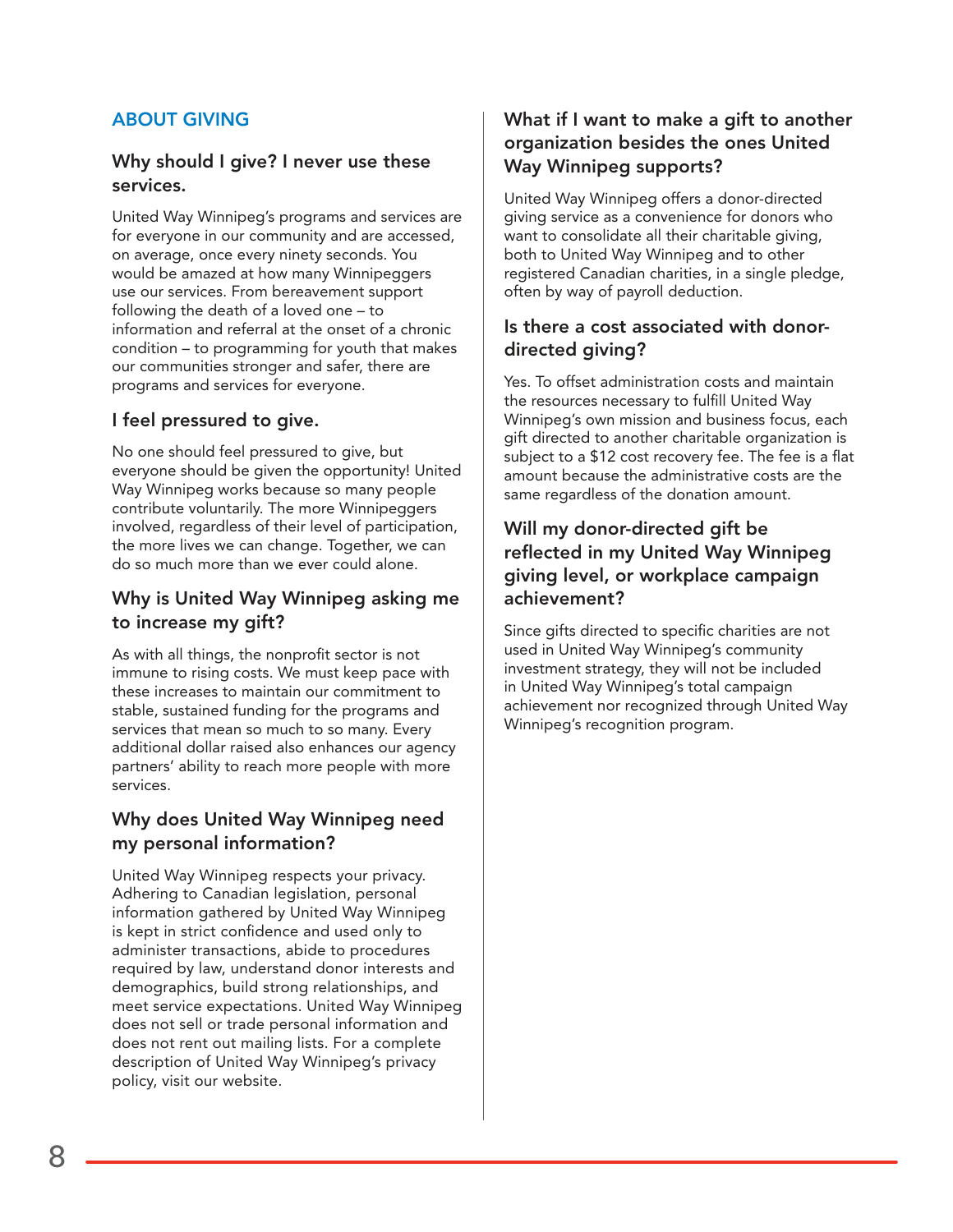### How will my gift to other charities be recognized?

Upon your consent, we can provide your name to the recipient charity for use in their own recognition program.

#### When will the other charity receive my gift?

One-time donor-directed gifts will be paid in full to recipient charities at the beginning of each year, following the completion of United Way Winnipeg's annual campaign.

### What if I signed up for payroll deduction?

Donor-directed gifts made in installments (i.e., through payroll deduction) will be paid to recipient charities as they are collected each quarter beginning in April, to ensure United Way Winnipeg does not pay out more than it collects.

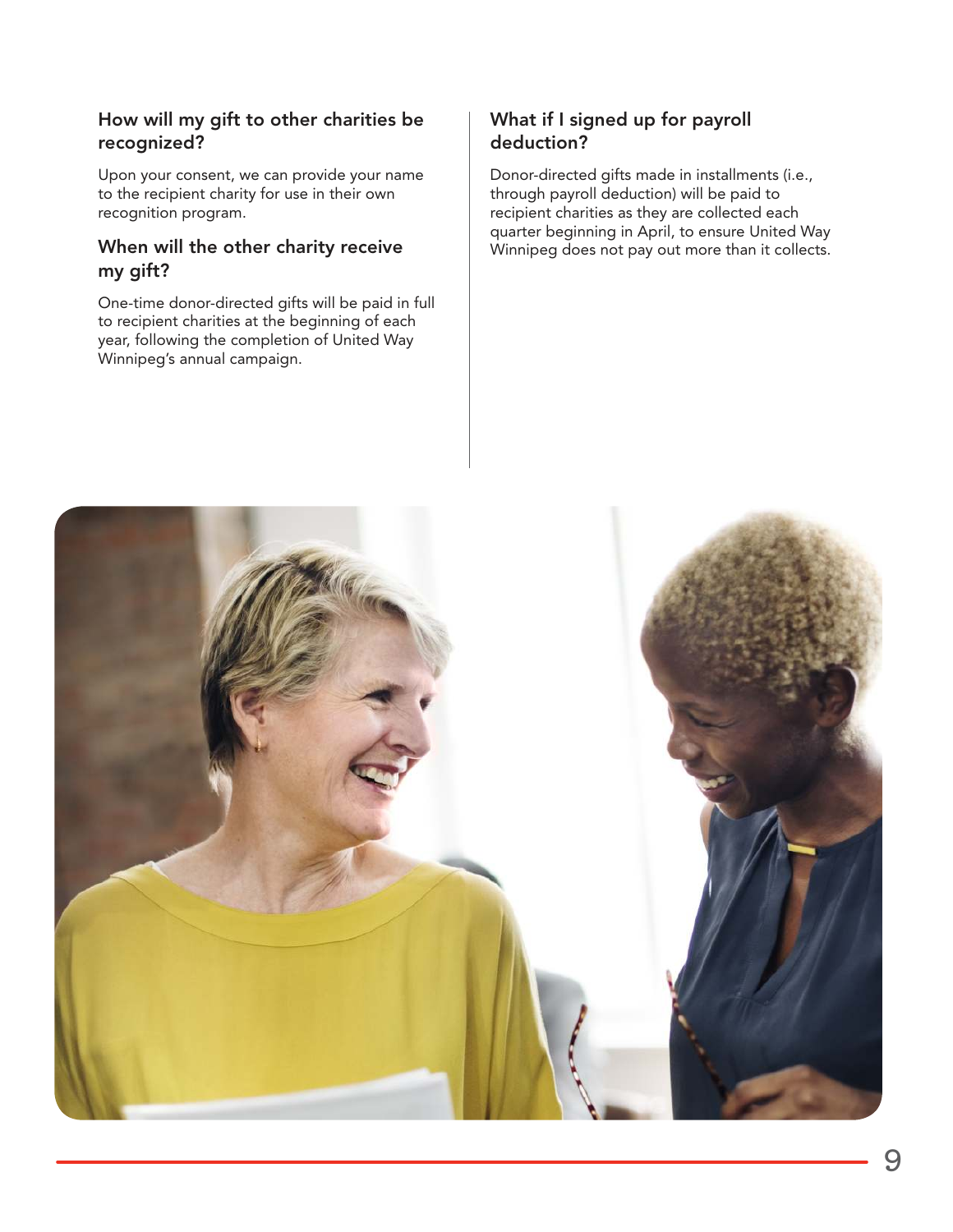#### ABOUT THE FOUR COMMUNITY **PRIORITIES**

#### How were these priority areas chosen?

In conversations across our community, Winnipeggers told us they are worried about the growing challenges many kids and families in our city are facing. And because families are the foundation of a strong community, the stronger they are, the stronger we all are. Combined with research on emerging trends and proven interventions, United Way Winnipeg volunteers were able to make informed decisions regarding priorities. Beyond the real difference this will make in the lives of kids and their families, we believe this sends a signal to all sectors about the importance of these issues and the commitment of Winnipeggers to address them.

#### How do we know if we're making a difference?

United Way Winnipeg works closely with agency partners to monitor and measure the effectiveness of all investments. Each year, partners report on the results of their programs. They report on outcomes, along with the number of participants who use their programs and services. Together with hundreds of personal stories and testimonials of lives changed, this evidence provides a powerful case for the impact Winnipeggers are having through United Way Winnipeg.

### Could these priorities change?

Every year, senior volunteers on United Way Winnipeg's Board of Trustees and Community Investment (CI) Committee evaluate current investments and emerging issues to determine how best to invest donor dollars for the greatest impact. Informed by research on best practices, the Board and CI Committee also rely on a skilled team of 100 Agency Liaison Volunteers who make recommendations based on annual meetings with existing partners to assess board strength, strategic plans, financial management, program outcomes, and a number of other benchmarks.

#### What are our community's goals?

4,000 more youth connecting with mental health support; 1,800 more kids connected to mentors; 2,800 more people with job and money management skills; and 2,700 more families getting help close to home at family resource centres.

#### Is United Way Winnipeg changing to focus solely on kids now?

No. United Way Winnipeg is about bringing people together to make Winnipeg a better place for everyone. We must continue to support an essential network of programs and partnerships to ensure help is ready and available for ALL Winnipeggers.

#### Are we talking about new programs and services?

No. Through United Way Winnipeg, Winnipeggers already make these services possible. Through research, experience, and regular evaluation, we know these resources are making a real difference for people in our community. That's why we want to build on these tried-and-true supports by strengthening resources while making available even more of the help so desperately needed by kids and families.

### Why not reallocate funding from other areas to support these priorities?

For many agency partners, United Way Winnipeg is one of the only sources of core, multi-year funding, and this is critical to keeping doors open and lights on. This stability makes it possible to help thousands of Winnipeggers every day. Without it, many of the programs and services Winnipeggers rely on would no longer be available, creating more instability and need. Pulling back is not an option. Our community has been clear: we must go further.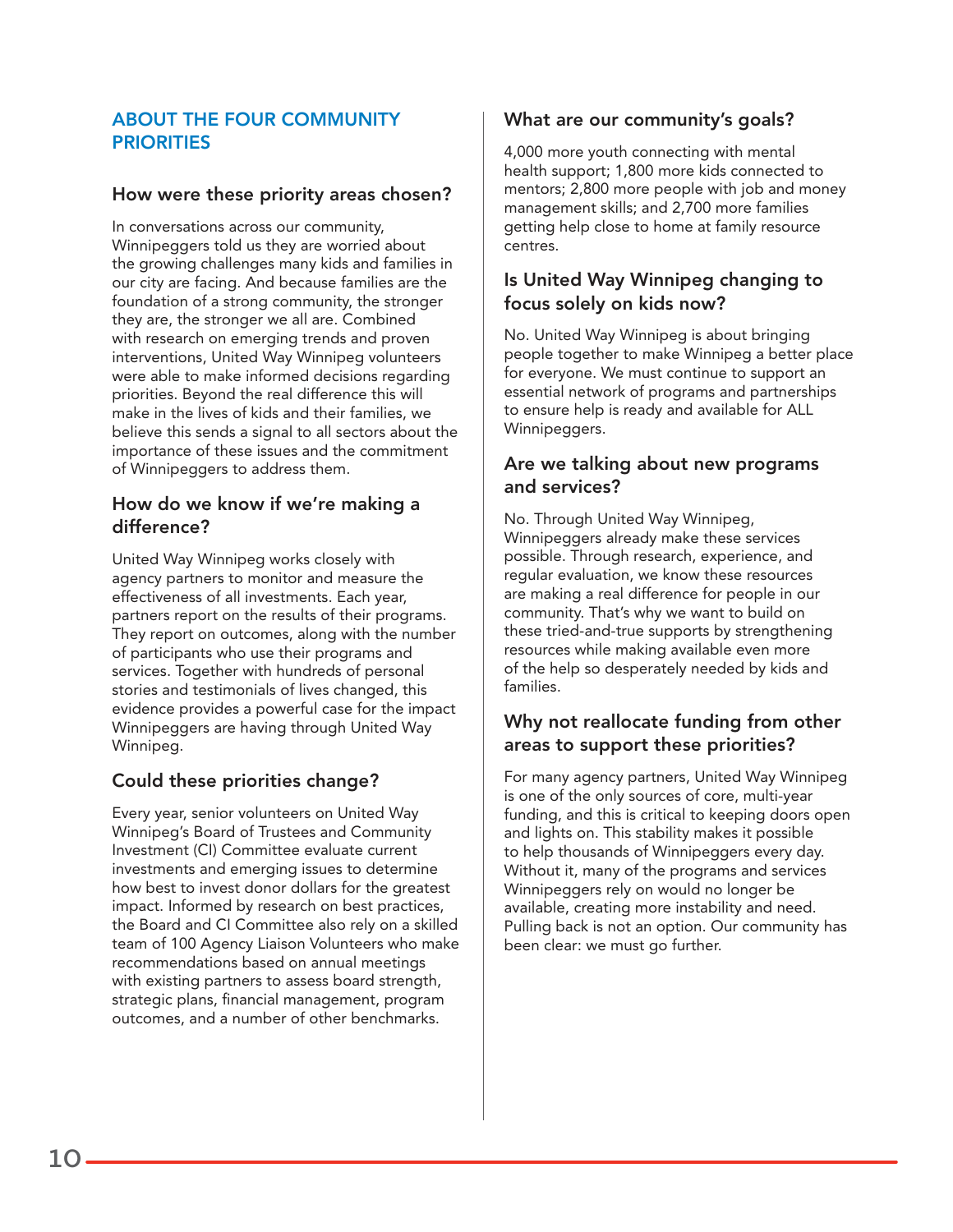# United Way Winnipeg Giving Levels

|                              | <b>ANNUAL GIFT</b> | <b>TAX SAVINGS*</b> | <b>NET COST</b> |
|------------------------------|--------------------|---------------------|-----------------|
| <b>LEADERS</b><br>OF THE WAY | \$3600             | \$1629              | \$1971          |
|                              | \$2400             | \$1072              | \$1328          |
|                              | \$1200             | \$516               | \$684           |
| <b>PARTNERS</b>              | \$730              | \$298               | \$432           |
|                              | \$550              | \$214               | \$336           |
|                              | \$365              | \$128               | \$237           |
| <b>FRIENDS</b>               | \$100              | \$26                | \$74            |

Your gift will result in a non-refundable tax credit. This table represents approximate savings.

#### Tax benefits

Charitable donations to United Way Winnipeg fully qualify for nonrefundable federal and provincial tax credits, which can potentially save donors money and bring down the real cost of giving.